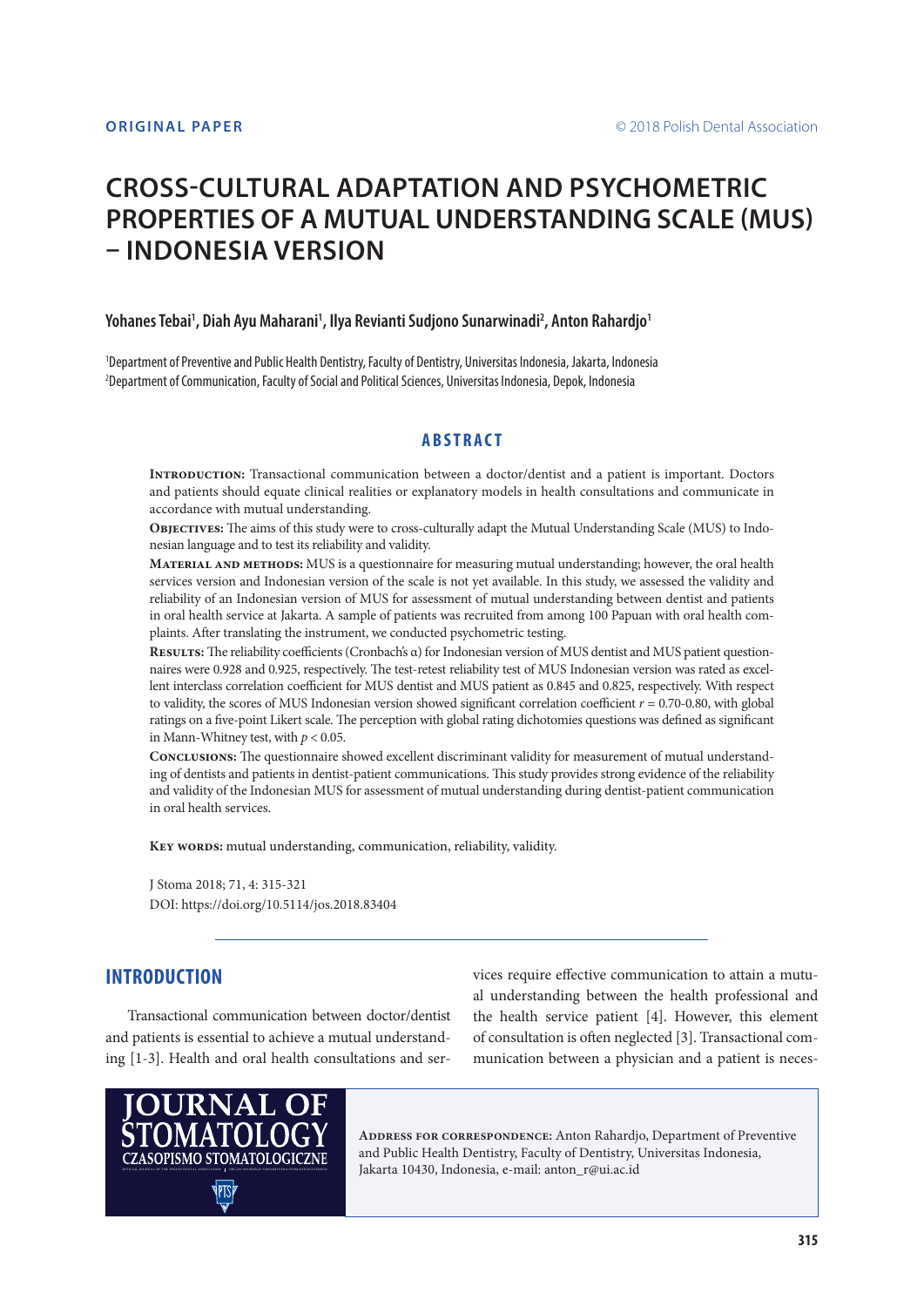sary to collaborate on the cause of the disease, choice of care, and post-care instructions, both according to the physician's judgment and feelings and expectations of the patient [5, 6]. According to Kleinman theory, both patients and doctors have their own clinical reality and communication regarding the disease and health care [7].

Many studies have shown that cultural differences are a barrier to mutual understanding and affect the communication between a dentist and a patient [1, 8, 9]. Indonesia is a multi-ethnic and multicultural country. Different cultural background of dentists and patients may contribute to lack of effective communication between a dentist and a patient [1, 4]. Frequently, the dentist communicates with his patients who have different views on oral health and dissimilar culture in providing oral health services [10]. Mutual Understanding Scale (MUS) is a questionnaire to assess the perceived mutual understanding in intercultural interactions [3]. This questionnaire is particularly relevant in the multicultural context of Indonesia. However, there is no suitable version of this questionnaire that appropriately reflects the sociocultural context and health services in Indonesia. Recent study shows that MUS is only ready for medical service, not for oral health services. In this study, we adapted the MUS questionnaire for assessment of perceived mutual understanding between dentists and patients during oral health service (OHS) consultations in Indonesia. Psychometric testing of the Indonesian version of MUS questionnaire was conducted in a study on Papuan students in Jakarta who received oral health consultations from non-Papuan indigenous dentists.

### **OBJECTIVE**

The aims of this study were to cross-culturally adapt the MUS to Indonesian language and to test its reliability and validity.

## **MATERIAL AND METHODS**

This was a cross-sectional study. The MUS questionnaire consists of two parts: MUS questionnaire for patients and MUS for doctors/dentists; both parts contained the same questions. The first part of the two MUS questionnaires captures the sociodemographic characteristics of the respondents. The second part of both these questionnaires consists of 5 domains: subjective domain, causes of illness, analysis and diagnosis, objective domain, and treatment plans. Items in the subjective domains, causes of disease, and analysis of diagnosis are rated on a 3-point Likert scale  $(-1)$  = no understanding or no mutual understanding;  $0 =$  hesitating;  $+1 =$  understanding and having mutual understanding). Items in the objective domain and treatment plan are scored on a binary scale  $(1 = yes \text{ and } 2 = no)$ . The average value of mutual understanding is classified into two categories, i.e.,  $\leq 0$  = no mutually perceived understanding;  $\geq 0.1$  = presence of mutual understanding [3].

The English version of the MUS questionnaire was originally created and introduced by Harmsen *et al*. in 2004 [3]. The translation of the questionnaire to Indonesian language and its back-translation into English was performed by lecturers who obtained their medical degree abroad. The translated MUS was assessed and revised by an expert panel to achieve conformity with respect to the concepts and content between the original version and the Indonesian version. The panel consists of a dentist and a community dental researcher who were familiar with the dentist-patient communication. The consensus version of the translated questionnaire was tested in 10 Papuan students in Jakarta and a non-Papuan indigenous dentist to determine the sensitivity to Indonesian culture and the selection of appropriate words. For transcultural adaptation, face-to-face interviews were conducted with Papuan patients who came for dental treatment or oral hygiene consultation at dental clinics in Jakarta. The consensus version was translated back into English. The back-translation of the Indonesian version into English was conducted by three doctoral students at the Faculty of Dentistry, the Universitas Indonesia who were not familiar with the words in the original MUS. Finally, the MUS was confirmed by an expert panel. The back-translated English version was sent to the author of the original MUS who confirmed that there was no change in context and composition of the sentences.

Sample size estimation suggested that a cell size of 100 subjects completing the study will be sufficient to detect statistically significant differences ( $p < 0.05$ ) with a power of 95%, assuming a significant correlation of 0.4. Inclusion criteria involved present or past history of toothache or any oral diseases.

Four dentists were involved in this study in Jakarta. One dentist attends 9 or more patients, and one patient spends 7-15 minutes in communication and oral health consultation.

The test-retest reliability of the questionnaire was assessed in 10 patients (10% of the total respondents) who underwent repeated interview with questionnaires within one week of the first measurement. Reliability was tested using Cronbach's α and interclass correlation coefficient (ICC). The validity of concepts was assessed by testing the association between MUS scores and global rankings using Spearman's correlation coefficient. Discriminant validity was tested by comparing MUS score with global ratings using Mann-Whitney test.

The global ranking questionnaire includes global ranking questions. The global question is a question that represents all questions in MUS. The validity was assessed using a global question for both MUS dentist and MUS patients' questionnaires. For the MUS dentist, the global question was: "Overall, do you understand your conversation with your patients?". The global ques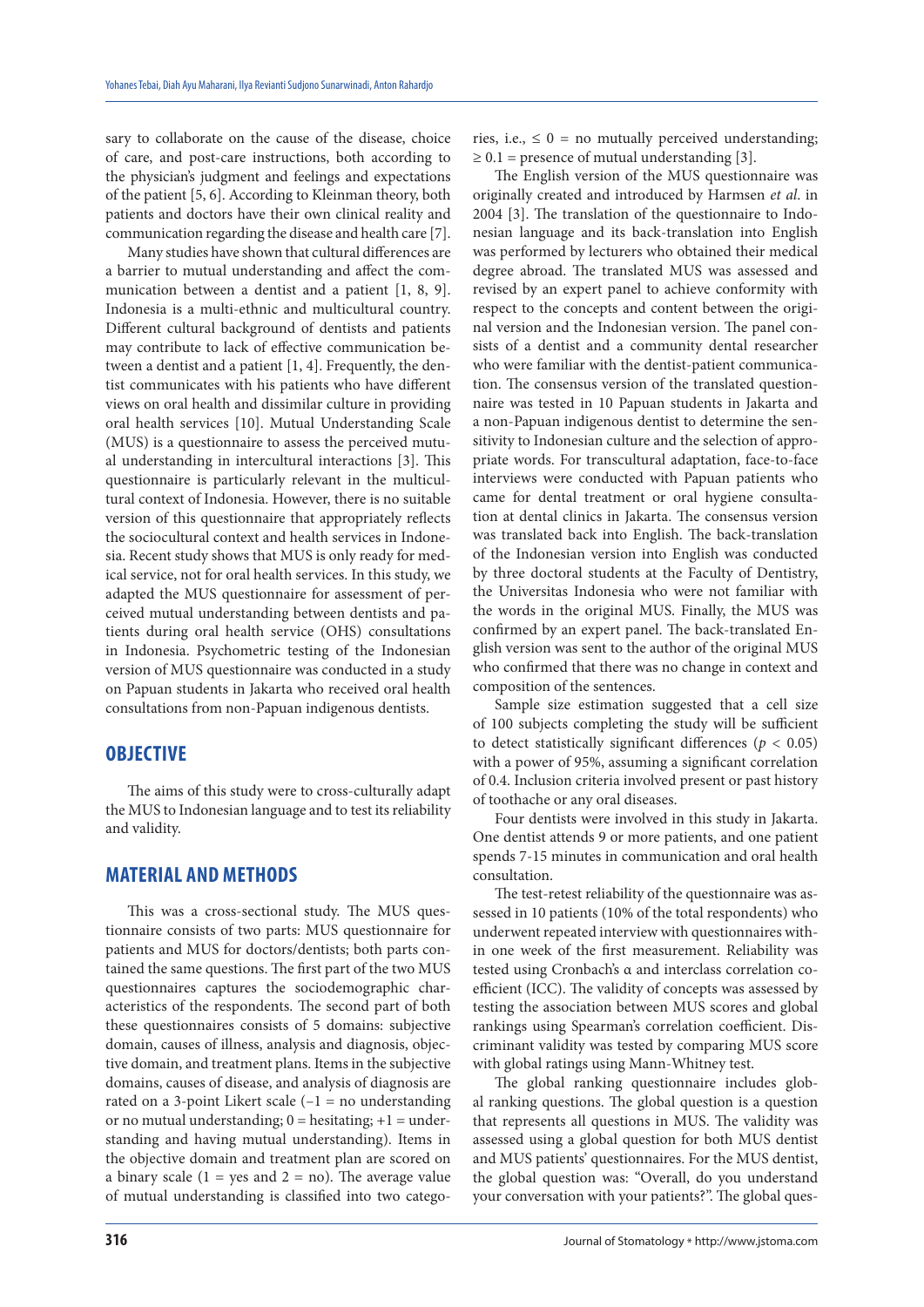tion for MUS patients was: "Overall, do you understand your conversation with your dentist?". The response options were: 1 – strongly understand; 2 – do not understand; 3 – doubtful; 4 – understand; 5 – strongly understand. The response options correlated with all domains in the MUS questionnaire. The second global question for dentists was: "Are you able to convey your question to the patient without difficulty?". The response options: 1 – no; 2 – yes, compared to all MUS domain values.

The principal investigator agreed to provide direct access to source data/documents for study-related monitoring, audits, IRB/IEC review, or regulatory inspection, if required. This research was approved by the Dental Research Ethical Committee at the Faculty of Dentistry, University of Indonesia (No. 20/Ethical Approval/ FKGUI/IV/2017 Protocol Number: 070210317). Written informed consent was obtained from all subjects prior to their enrolment. Questionnaires were administered to subjects, with each question having five options for an answer. The time to complete the questionnaire was about 20 minutes. Ten out of the 100 subjects (10%) were asked to complete the questionnaire twice for assessment of test-retest reliability. The total duration of the first data collection and second data collection was 14 days. Personal information such as age, sex, education level, occupation, ethnicity, marital status, and other demographic data were collected.

Assessment of mutual understanding between the dentist and the patient was completed after dental consultation and communication in OHS with MUS Indonesia version. Inform consent was only obtained at the beginning of the measurement. All subjects were explained about the study prior to the questionnaire survey. Measurements were taken after 3-8 days after OHS. The data obtained were subjected to statistical analysis.

### **RESULTS**

The content of the translated and original version of the MUS were similar. Only minor differences were identified between the back-translated and the original version. No specific issues were identified during the translation and back-translation processes. Therefore, no modification was done on the original version of the MUS. Completed usable questionnaires were received from all 100 respondents (100% response rate). The average age of the respondents was 22 years (range, 18-24).

A prominent feature of the study sample was that the majority of the respondents were male (84.8%) and only 4% respondents had spent money below the Papuan capital rate. There were no significant differences between the two groups with respect to any of characteristics (*p* > 0.05) (Table 1). Many Papuan women were better

| <b>Factor</b>                     | <b>No MU</b> | <b>MU</b>   | p value   |
|-----------------------------------|--------------|-------------|-----------|
| Age (years)                       | 19 (19-20)   | $20(17-23)$ | $0.62***$ |
| Education level*                  |              |             | $0.88*$   |
| Primary and secondary             | 15(45.5)     | 33 (47.30)  |           |
| <b>Tertiary</b>                   | 18 (54.5)    | 34 (50.71)  |           |
| Sex*                              |              |             | $0.17*$   |
| Male                              | 28 (84.8)    | 47 (70.10)  |           |
| Female                            | 5(15.2)      | 20 (29.91)  |           |
| Ethnicity and language by region* |              |             | $0.20*$   |
| Rural                             | 20(60.6)     | 30 (44.80)  |           |
| <b>Border</b>                     | 13 (39.4)    | 37 (55.22)  |           |
| Spending per month (IDR)***       |              |             | $0.43*$   |
| $<$ 480                           | 4(12.1)      | 4(6)        |           |
| >480                              | 29 (87.9)    | 63 (94)     |           |
| History of dental consultation*   |              |             | $0.88*$   |
| Never                             | 16 (48.50)   | 35 (52.21)  |           |
| Always                            | 17 (51.05)   | 32 (47.80)  |           |

**TABLE 1.** Characteristics of respondents disaggregated by presence or absence of mutual understanding, N = 100

*Data presented as n (%) or median (range).* 

*\*Χ2 test, p < 0.05.* 

*\*\*Mann-Whitney test, p < 0.05*

*\*\*\*Spending based on per capita income in Papua is RIDR 480,000 per month according to Papua Statistic Centre Institution*

*MU – mutual understanding, IDR – Indonesian rupiah*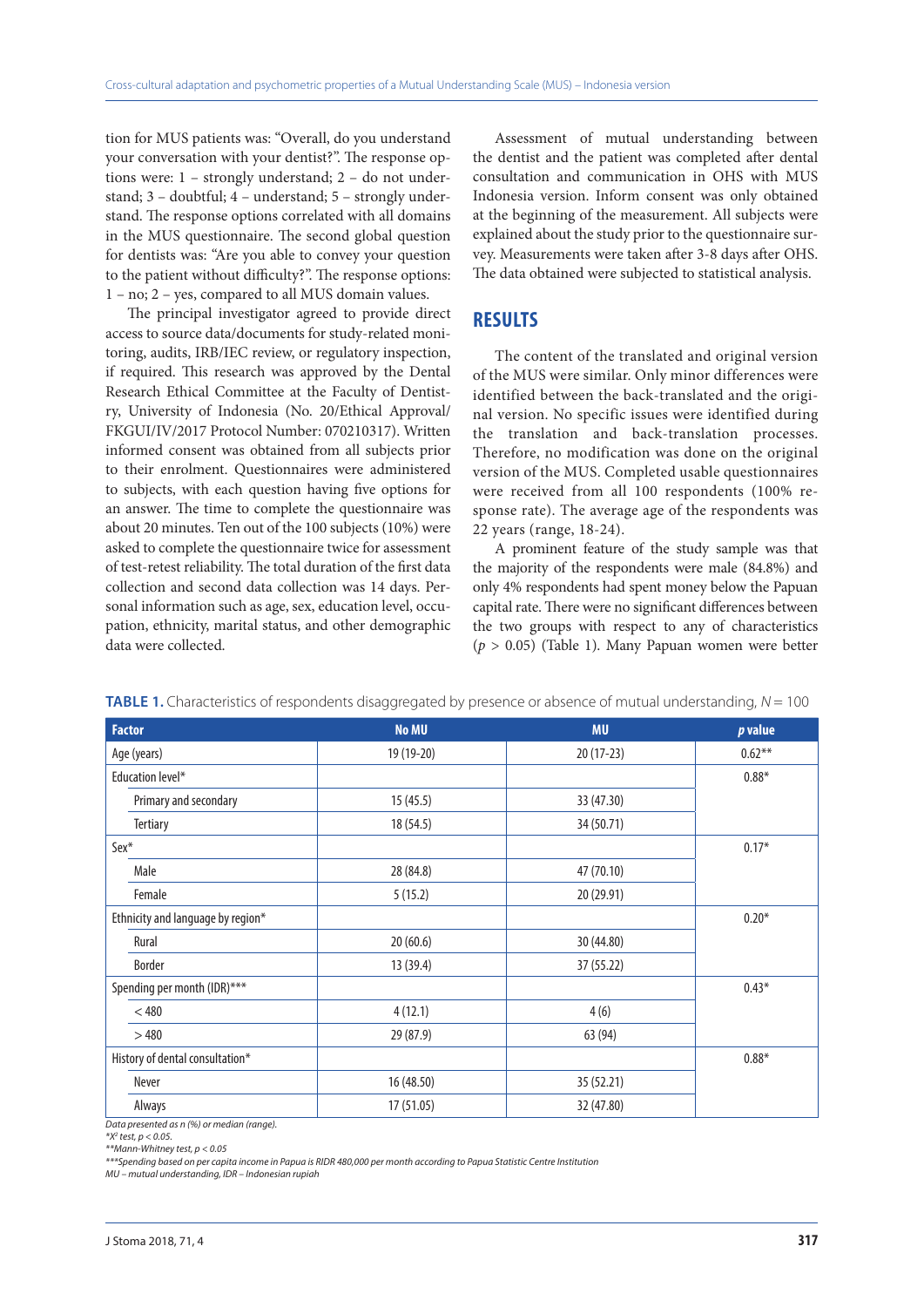|                                | <b>MUS patient</b> |           | <b>MUS dentist</b> |           | <b>Mutual understanding</b> |            |
|--------------------------------|--------------------|-----------|--------------------|-----------|-----------------------------|------------|
| <b>Domain</b>                  | <b>No MU</b>       | <b>MU</b> | <b>No MU</b>       | <b>MU</b> |                             | $p$ value* |
| Subjective; MUS 1, 2           | 35(35)             | 65(65)    | 33(33)             | 67(67)    | 65 (97)                     | 0.000      |
| Causative; MUS 3,4,5           | 31(31)             | 69 (69)   | 33(33)             | 67(67)    | 59 (96.70)                  | 0.000      |
| Analysis/diagnosis; MUS 6, 7   | 39 (39)            | 61(61)    | 39 (39)            | 61(61)    | 67 (97.10)                  | 0.000      |
| Objective; MUS 8, 9, 10, 11    | 44 (44)            | 56 (56)   | 44 (44)            | 56 (56)   | 56 (100)                    | 0.000      |
| MUS <sub>8</sub>               | 29(29)             | 71(71)    | 34(34)             | 66 (66)   | 66 (93)                     | 0.000      |
| MUS <sub>9</sub>               | 26(26)             | 74 (74)   | 29(29)             | 71(71)    | 71 (95.90)                  | 0.000      |
| <b>MUS 10</b>                  | 36(36)             | 64 (64)   | 41(41)             | 59 (59)   | 59 (92.20)                  | 0.000      |
| <b>MUS 11</b>                  | 35(35)             | 65(65)    | 36(36)             | 64(64)    | 62 (95.42)                  | 0.000      |
| Treatment plan; MUS 12, 13, 14 | 88 (88)            | 12(12)    | 88 (88)            | 12(12)    | 12 (100)                    | 0.000      |
| <b>MUS 12</b>                  | 34 (34)            | 66 (66)   | 14(41)             | 59 (59)   | 59 (89.43)                  | 0.000      |
| <b>MUS 13</b>                  | 11(11)             | 89 (89)   | 14(14)             | 86 (86)   | 84 (94.42)                  | 0.000      |
| <b>MUS 14</b>                  | 78 (78)            | 22(22)    | 78 (78)            | 22(22)    | 17(77.30)                   | 0.000      |

#### **TABLE 2.** Mutual understanding of dentist and patient,  $N = 100$

*Data presented as N (%), \*χ2 test, p < 0.05 = significant* 

#### **TABLE 3.** Reliability assessment of dentist MUS questionnaire,  $N = 100$

| <b>Domain dentist MUS</b>     | <b>Reliability</b> |           |                      |           |              |  |
|-------------------------------|--------------------|-----------|----------------------|-----------|--------------|--|
|                               | <b>Mean</b>        | <b>SD</b> | $\alpha$ if deleted* | $CICTT**$ | Cronbach's a |  |
| Subjective (S) 1, 2           | 0.375              | 0.891     | 0.892                | 0.931     | 0.928        |  |
| Causative $(C)$ 3, 4, 5       | 0.443              | 0.738     | 0.879                | 0.966     |              |  |
| Analysis/diagnosis (A) 6, 7   | 0.240              | 0.908     | 0.894                | 0.933     |              |  |
| Objective (0) 8, 9, 10, 11    | 1.650              | 0.433     | 0.908                | 0.959     |              |  |
| Treatment plan (P) 12, 13, 14 | 1.556              | 0.250     | 0.957                | 0.672     |              |  |

*\* Cronbach's α if item deleted*

*\*\*Corrected item-total correlation*

understood. Comparison of the proportion who understand (20 respondents, 29.9%) and do not understand (5 respondents, 15.2%) in women was more than in men, with not understanding as 28 (84.8%). Out of the 100 respondents (Papuan students), 60 were residing in Jakarta since  $\geq$  12 months, while 40 had newly arrived in Jakarta.

Determining the value of MUS from these two domains evaluated the suitability of the answers between the values of the doctor's understanding and the value of the patient's understanding with the  $\chi^2$  test.

As shown in Table 2, there was a significant difference with respect to the value of mutual understanding between the dentist and the patient. Most dentists declared to understand the communication by Papuan patients, and most Papuan patients stated to understand the communication by dentists during health service consultations. The total proportion of mutual understanding was more common among dentists and Papuan patients.

Responses to MUS 1-7 were recorded on a 3-point Likert scale, while responses to MUS 8-14 were recorded on a 2-point Likert scale. Internal consistency of the MUS questionnaire was assessed by calculating Cronbach's α.

As shown in Table 3, the reliability of the dentist MUS questionnaire was rated as very good (Cronbach's α = 0.928). The patient MUS questionnaire also had a high reliability. Both questionnaires exhibited excellent testretest reliability (ICC: 0.845 and 0.825, respectively). Thus, the dentist MUS questionnaire Indonesian version was found to have a high reliability.

As shown in Table 4, the MUS patient questionnaire showed excellent reliability (Cronbach's  $\alpha$  = 0.925).

The face validity of MUS Indonesian version questionnaire was good despite several adjustments of the columns and numbering of MUS questions to facilitate its comprehension by the respondents directly or through a research assistant.

As shown in Table 5, there was a significant correlation ( $p < 0.05$ ) between MUS dentist questionnaire and MUS patients' questionnaire with respect to comprehension of Likert global rank questions (correlation coefficient,  $r = 0.70$ -0.80). In addition, the dichotomous global rank question had significant differences between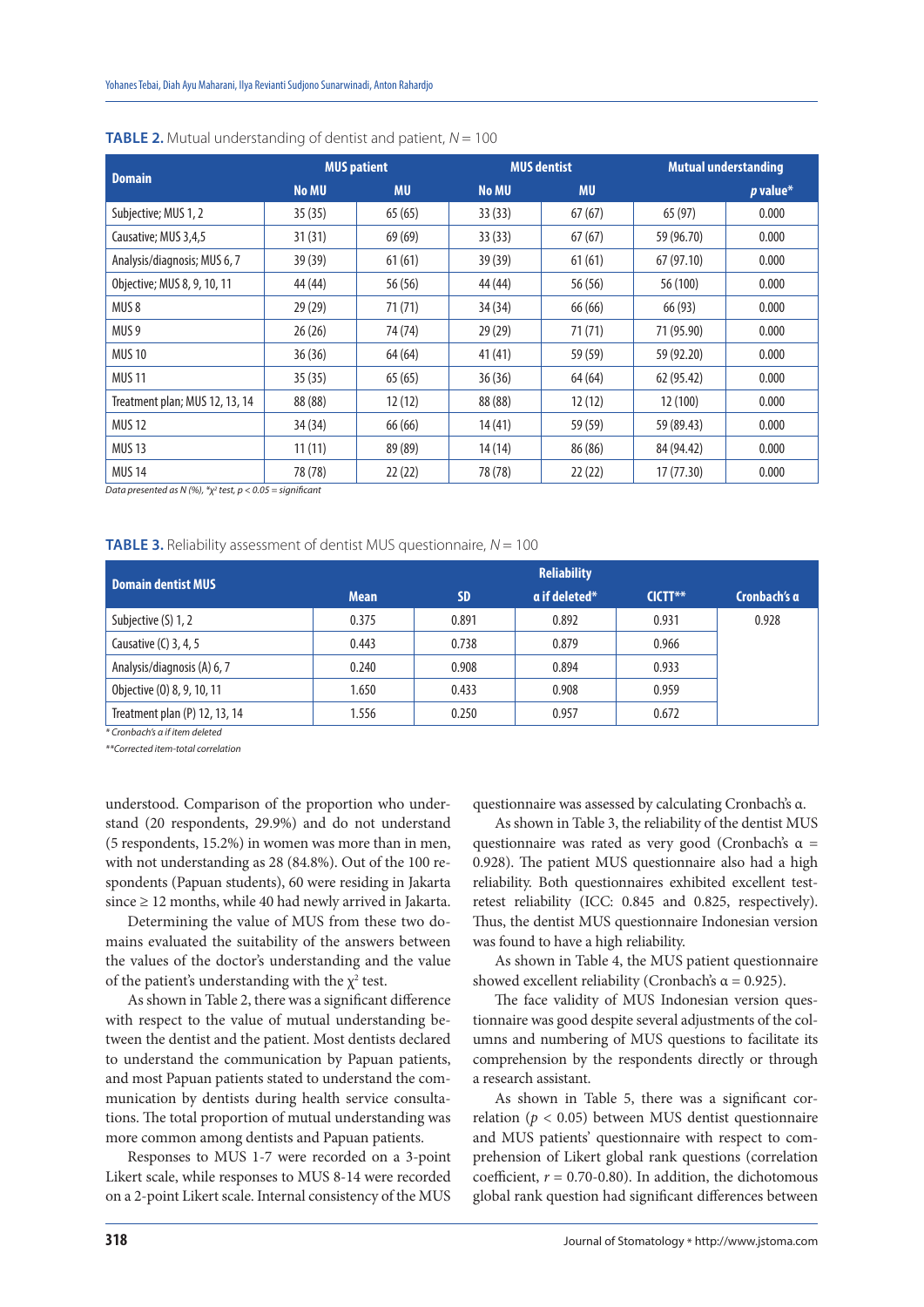|                               | <b>Reliabilities</b> |           |               |           |              |  |  |
|-------------------------------|----------------------|-----------|---------------|-----------|--------------|--|--|
| <b>Domain MUS of patient</b>  | <b>Mean</b>          | <b>SD</b> | a if deleted* | $CICTT**$ | Cronbach's a |  |  |
| Subjective (S) 1, 2           | 0.37                 | 0.89      | 0.89          | 0.931     | 0.925        |  |  |
| Causative $(C)$ 3, 4, 5       | 0.44                 | 0.73      | 0.87          | 0.96      |              |  |  |
| Analysis/diagnosis (A) 6, 7   | 0.24                 | 0.90      | 0.89          | 0.93      |              |  |  |
| Objective (0) 8, 9, 10, 11    | 1.60                 | 0.43      | 0.90          | 0.99      |              |  |  |
| Treatment plan (P) 12, 13, 14 | 1.55                 | 0.25      | 0.95          | 0.62      |              |  |  |

#### **TABLE 4.** Reliability analysis of MUS patient questionnaire,  $N = 100$

*\*Cronbach's α if item deleted*

*\*\*Corrected item-total correlation* 

#### **TABLE 5.** Convergent/construct validity of MUS Indonesian version, N = 100

| <b>Domain</b> |                              |              | <b>Likert global rank question</b> |      | <b>Dichotomous global rank question</b> |                    |             |
|---------------|------------------------------|--------------|------------------------------------|------|-----------------------------------------|--------------------|-------------|
|               |                              | <b>MUS</b>   |                                    |      | <b>Median (range)</b>                   |                    |             |
|               |                              |              | $p$ value*<br>$\mathbf{r}$         |      | <b>Able</b>                             | <b>Disable</b>     | $p$ value** |
|               | Patient's MUS                |              |                                    |      |                                         |                    |             |
|               | Total score of patients MUS  | $1 - 14$     | 0.70                               | 0.00 | $0.142(0.14-0.50)$                      | $0.142(0.79-1.50)$ | 0.00        |
| S             | Subjective                   | 1, 2         | 0.78                               | 0.00 | $-1(-1-0.00)$                           | $1(-1-1)$          | 0.00        |
|               | Causative                    | 3, 4, 5      | 0.75                               | 0.00 | $-0.66$ ( $-0.67$ –( $-0.33$ )          | $1(0.00-1)$        | 0.00        |
| A             | Analysis/diagnosis           | 6,7          | 0.68                               | 0.00 | $1(0.00-1)$                             | $1(-1-1)$          | 0.00        |
| $\mathbf{0}$  | <b>Objective</b>             | 8, 9, 10, 11 | 0.78                               | 0.00 | $1(1-1.25)$                             | $2(1.50-2)$        | 0.00        |
| P             | Treatment plan               | 12, 13, 14   | 0.78                               | 0.00 | $1.333(1-1.33)$                         | $1.66(1-2)$        | 0.00        |
|               | Dentist's MUS                |              |                                    |      |                                         |                    |             |
|               | Total score of dentist's MUS | $1 - 14$     | 0.822                              | 0.00 | $0.142(0.14-1.29)$                      | 1.428 (0.79-1.50)  | 0.00        |
| S             | Subjective                   | 1, 2         | 0.87                               | 0.00 | $-1(-1-1)$                              | $1(0.00-1)$        | 0.00        |
|               | Causative                    | 3, 4, 5      | 0.89                               | 0.00 | $-0.666(-0.67-1)$                       | $1(0.00-1)$        | 0.00        |
| A             | Analysis/diagnosis           | 6,7          | 0.82                               | 0.00 | $-1(-1-1)$                              | $1(-1-1)$          | 0.00        |
| $\mathbf{0}$  | <b>Objective</b>             | 8, 9, 10, 11 | 0.87                               | 0.00 | $1(1-2)$                                | $2(1.50-2)$        | 0.00        |
| P             | Treatment plan               | 12, 13, 14   | 0.72                               | 0.00 | $1.33(1-1.67)$                          | $1.666(1.33-2)$    | 0.00        |

*\*Spearman's non-parametric correlation, p < 0.05 = significant correlation*

*\*\*Mann-Whitney test, p < 0.05 = significant* 

understanding and non-understanding of  $p < 0.05$ , with the MUS of patient and MUS of dentists' measurements in determining the patient's and dentists' understanding.

The dichotomous global rank questions in the MUS patient and dentist questionnaires showed significant values ( $p = 0.000$ ) with the Mann-Whitney test. This demonstrates that the Indonesian version of the MUS patient and dentist questionnaire in general and the dichotomous global rank questions in particular, can differentiate groups of Papuan students that can understand and those who do not understand their interaction with the dentist during consultation. The discriminant validity of the MUS patient and MUS dentist questionnaires, i.e., the extent to which this questionnaire can assess mutual understanding between the doctor and the patient by differentiating those who understand from those who do not understand, was statistically significant ( $p = 0.00$ , Mann-Whitney test).

The results of assessment of discriminant validity of the MUS questionnaires of patients and dentists are shown in Table 6.

The results show that there was a significant difference between respondents who exhibited mutual understanding and those who exhibited no mutual understanding  $(p < 0.05)$ . This indicates that by distinguishing between the non-MU and MU groups, the MUS dentist and patient questionnaires can measure mutual understanding of dentist-patient communication. The MUS of patient and dentist Indonesian version were found to be valid.

## **DISCUSSION**

According to Kleinmen, a consultation and health communication seek concordance of patient and physi-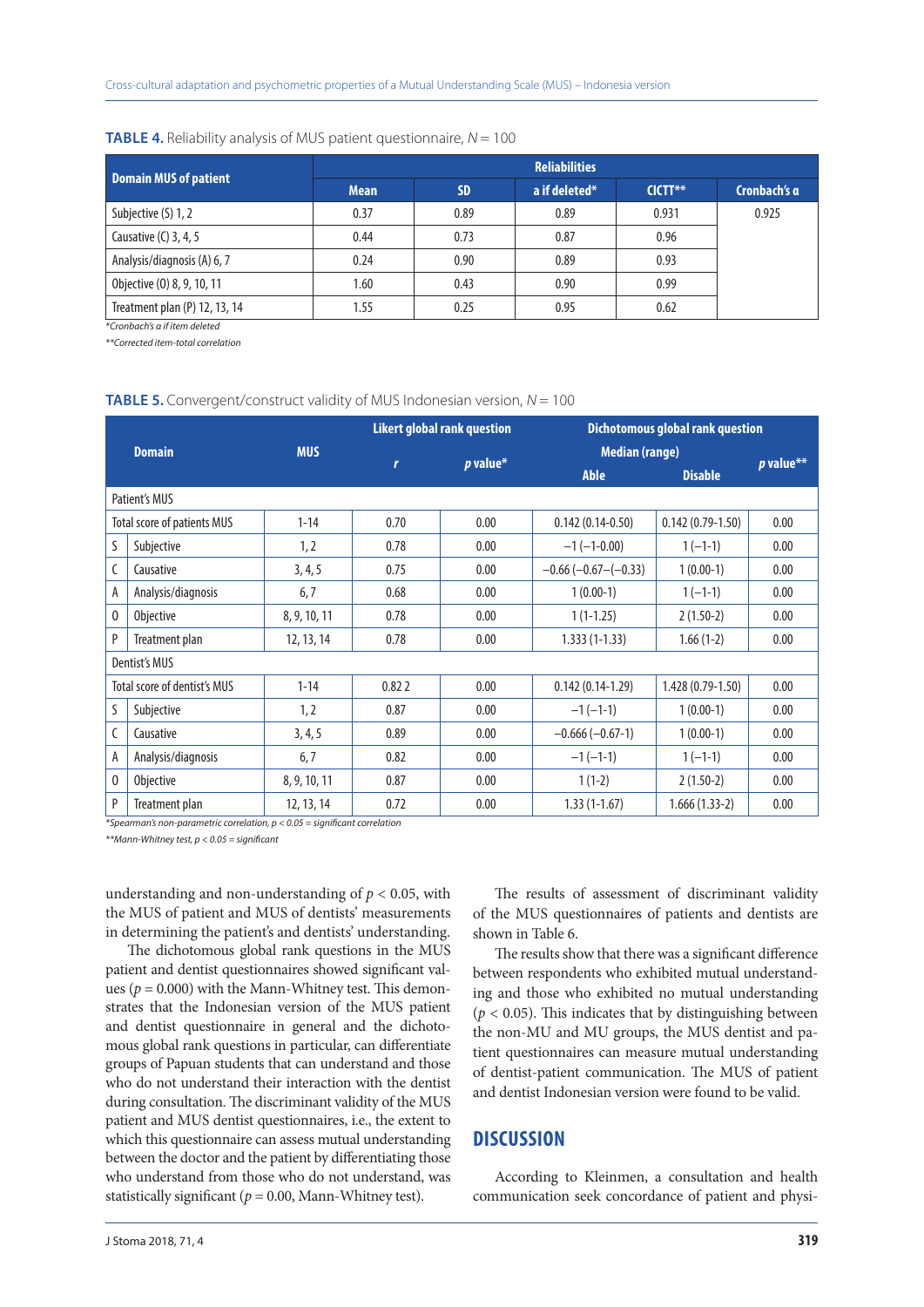|                    |                    |               | <b>No MU</b>  |            | <b>MU</b>      |            |  |
|--------------------|--------------------|---------------|---------------|------------|----------------|------------|--|
|                    | <b>Domain</b>      | Mean (SD)     | <b>Median</b> | Mean (SD)  | <b>Median</b>  | $p$ value* |  |
|                    | <b>MUS</b> patient |               |               |            |                |            |  |
| S                  | Subjective         | $-0.78(0.41)$ | $-1$          | 0.94(0.34) |                | 0.00       |  |
|                    | Causative          | $-0.53(0.28)$ | $-0.66$       | 0.95(0.17) |                | 0.00       |  |
| A                  | Analysis/diagnosis | $-0.93(0.24)$ | $-1$          | 0.82(0.46) |                | 0.00       |  |
| 0                  | Objective          | 1.61(0.44)    | 2             | 1.87(0.22) | 2              | 0.07       |  |
| P                  | Treatment plan     | 1.49(0.20)    | 1.66          | 2(0.44)    | 2              | 0.00       |  |
| <b>MUS</b> dentist |                    |               |               |            |                |            |  |
|                    | Subjective         | $-0.84(0.36)$ | $-1$          | 0.97(0.10) |                | 0.00       |  |
|                    | Causative          | $-0.57(0.19)$ | $-0.66$       | 0.94(0.15) |                | 0.00       |  |
| А                  | Analysis/diagnosis | $-0.90(0.26)$ | $-1$          | 0.80(0.46) | 1              | 0.00       |  |
| 0                  | Objective          | 1.61(0.43)    | 2             | 1.51(0.21) | $\overline{2}$ | 0.00       |  |
| P                  | Treatment plan     | 1.51(0.21)    | 1.66          | 2(0.44)    | 2              | 0.00       |  |

| <b>TABLE 6.</b> Results of discriminant validity of MUS, $N = 100$ |  |
|--------------------------------------------------------------------|--|
|--------------------------------------------------------------------|--|

 $nn-Whitney test, p < 0.05 = sign$ 

cian explanation models. This harmony is essential owing to the differences between the perspectives of doctors and patients, both with respect to the general world-view and views pertaining to health-related issues [3, 11]. This dissonance is liable to lead to a lack of mutual understanding between the doctor and patient during healthcare consultations [3]. MUS questionnaires can measure the level of patients' understanding, doctors' understanding, and the mutual understanding between dentists and patients, with respect to oral health care communication. Language and cultural differences can act as barriers that impede mutual understanding [4]. The MUS questionnaire is a useful tool for assessment of mutual understanding between doctor and patients in multicultural contexts.

Higher education level facilitates better communication and understanding. The group, which exhibited mutual understanding, had a greater proportion of respondents with higher education level, those who were accustomed to interacting with people of different ethnic origin, and those who were conversant with the use of Indonesian language.

The proportion of women respondents who exhibited understanding was more than that of those who did not exhibit understanding. Among male respondents, the proportion of those who exhibited understanding was approximately two-fold higher than the proportion of those who exhibited understanding. A history of prior consultation with a dentist of different ethnic origin had no effect on the understanding. The dentists typically employ conventional communication in OHS.

In this study, we assessed the validity and reliability of the Indonesian version of the MUS questionnaire for measuring the appropriateness and effectiveness of communication between dentists and patients. Communication effectiveness is determined by understanding [3]. The MUS questionnaire provides numerical data and its reliability is indicated by interclass correlation coefficient. The MUS patient and dentist questionnaires showed either very good or excellent agreement. These results indicate that the MUS patient and dentist questionnaire has high reliability, so that it can be used repeatedly at the time of placement.

The result of the validity test of MUS dentist and MUS patients correlated with each Likert global rank and generally showed a good correlation. This result indicates a significant positive correlation between the MUS questionnaire and the global question of 5-points Likert test with respect to comprehension. The MUS patient and dentist questionnaire can measure the understanding of the information transacted in patient-dentist communications.

Measurement of understanding in OHS refers to measurement of the exchange of information about oral health. The exchange of information and views of health are influenced by culture [5, 7]. The exchange of information during healthcare communication and doctor-patient interaction plays an important role in influencing mutual understanding [3]. Mutual understanding is the first step that should be followed by assessment of quality of communication and quality of service as perceived by patient's compliance or adherence [5].

The Indonesian version of MUS questionnaire can be used in multicultural clinical settings in both general health service and OHS to investigate the effect of cultural differences between the health service provider and patients on the level of mutual understanding achieved during the consultation. In addition, MUS can also be used to investigate the quality elements of medical consultation in everyday practice [3].

The nature of the assessment may have introduced an element of bias in the responses to the questionnaire. Ratings can be influenced by an individual's mood, past expe